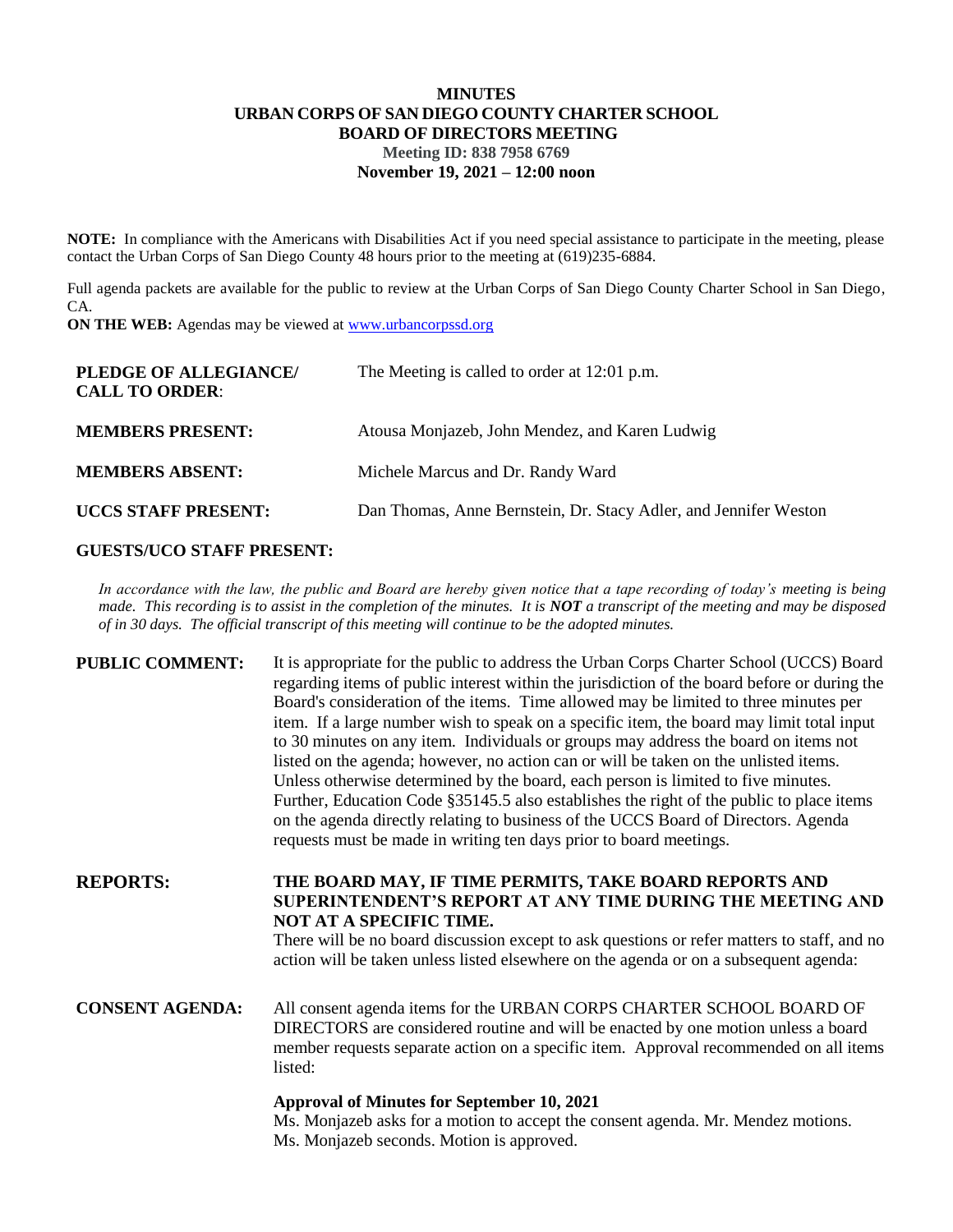### **OLD BUSINESS:** None

# **NEW BUSINSS: 1. Action Item—Unaudited Actuals**

Jennifer Weston presents the unaudited actuals stating the school ended the year well, showing an excess of \$495,000. The excess at year-end includes a possible overpayment of \$262,000 to the California Department of Education (CDE) which may need to be returned. The correction will be addressed in the 21-22 FY and Ms. Weston will be looking at this with the auditor. Ms. Weston went on to state that even with the overpayment the school ended the year well with a reserve of 26.72%. The school received lots of one time funding because of COVID and this helped offset some of the general fund and increased expenditures due to the pandemic. There is a significant decline in enrollment resulting in a reduction in LCFF, and the reserve funding will be of benefit to the school going in to FY 21-22 Ms. Weston presented to the board the differences in revenue and expenses as shown in the unaudited actuals versus the 21-22 approved budget as follows:

### Revenue

- LCFF funding will be reduced at  $1<sup>st</sup>$  Interim to align with current ADA projections. The 21-22 Budget was built prior to the May revise and will need to be updated based on the most current FCMAT LCFF calculator. 1<sup>st</sup> Interim projections will be a far more accurate projection of LCFF funding,
- Federal revenues have decreased due to one-time federal funds that were received in 20-21 that will not continue.
- State revenue increased due to new state one time Covid funding that will be received in the 21-22 Fiscal Year.
- Local revenue represents changes in ERATE and the Employment Training Fund.

### Expenditures

- Certificated and Classified Salaries will be updated at 1st Interim with the most current projections that have changed since budget development.
- Books and Supplies show an increase for budgeting for additional expenditures related to the one-time learning loss mitigation funding.
- Services and Operating Expenses show an increase for budgeting for additional expenditures related to the one-time learning loss mitigation funding.

Ms. Weston also states that the school budget typically comes out before the State Budget May revise, which usually does not affect the school budget too much, however this year saw a great many changes. Ms. Weston concludes by stating the First Interim Budget is to be reported to the board at the December  $20<sup>th</sup>$  meetingwith the most current known information.

In response to Ms. Monjazeb question about the reported excess in state budget funding, Dr Adler states that the Legislative Analyst's Office is projecting a year of huge revenues and she will be watching it closely. The Governor's budget proposals come out January and at that time Dr. Adler will get a better picture of where education funding is going.

Ms. Monjazeb motions to accept the unaudited actuals. Ms. Ludwig seconds. Motion passes.

### **2. Action Item—Approval of 2022 Board Meeting Dates**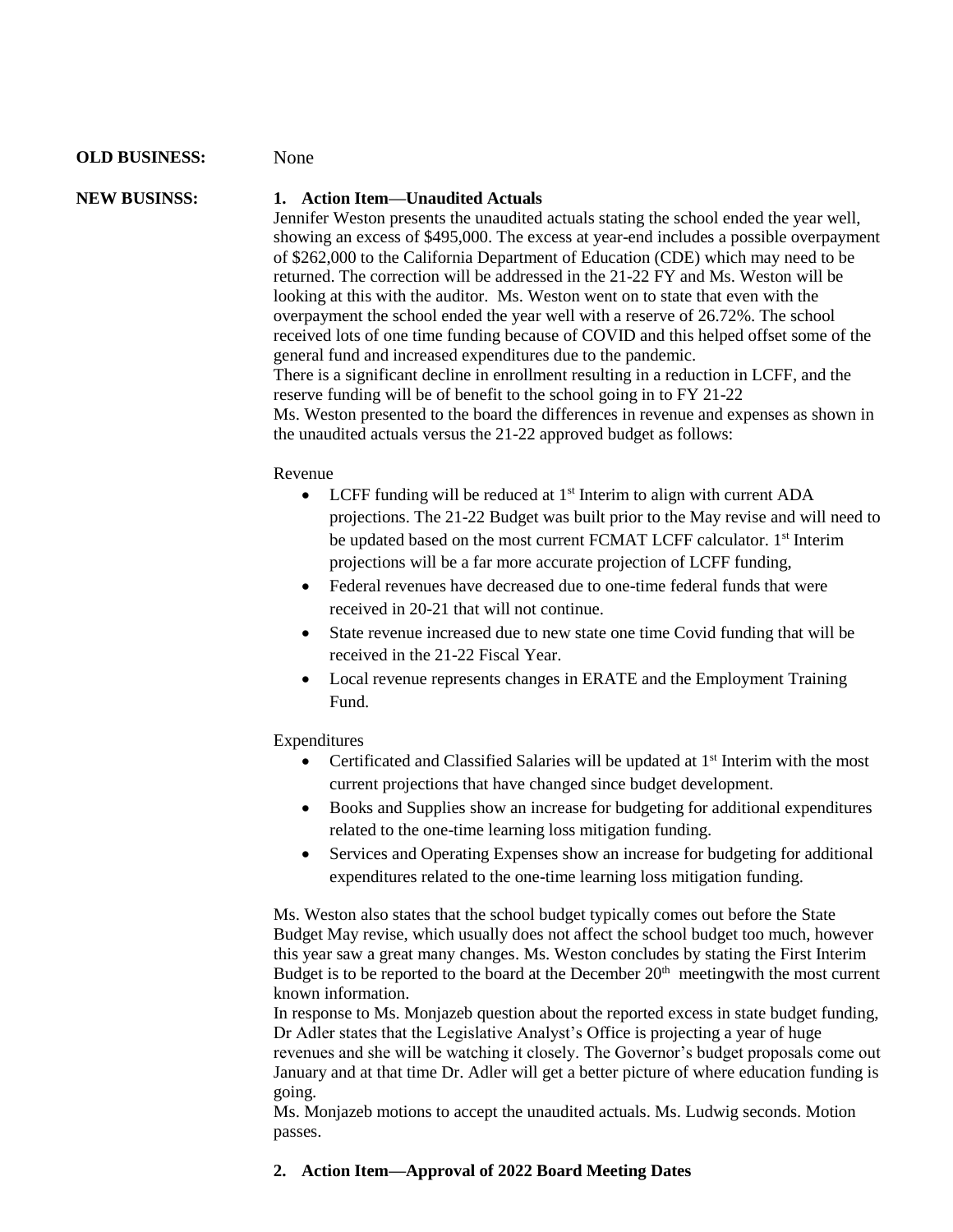- Friday, March 11, 2022 9:00 a.m. Urban Corps of San Diego County
- Friday June 17, 2022 9:00 a.m. Urban Corps of San Diego County
- Friday September 9, 2022 9:00 a.m. Urban Corps of San Diego County
- Friday December 9, 2022 9:00 a.m. Urban Corps of San Diego Count

Ms. Monjazeb asks if there are any questions on the proposed board meeting dates for 2022. Hearing none, she motions to accept the dates. Ms. Ludwig seconds. Motion passes. Dr. Adler requests staff calendar the meeting dates for members and staff.

#### **INFORMATIONAL ITEMS**: **1. Educational Effectiveness Plan: The board is asked to review the plan for the Educator Effectiveness Block Grant. This plan will be presented for approval at the December board meeting. If apportionment information is received from the state, a general budget plan for expenditures for 2021-22 through the 2025-2026 school years will also accompany this plan at the December meeting.**

Mr. Thomas presents the Educational Effectiveness plan, which allocates fund expenditure over the five-year life of the grant. He has put together a budget covering five different categories. Top of the list is social emotional learning which ties in to the Progressive Intervention Program, which is streamlined into the curriculum for life skills training.

Other categories are for people re-engagement and practices for restorative justice which centers around implicit bias and behavioral support, and instruction and education to support language acquisition which ties in to programs for English language learners. The remaining funds will be applied to beginning teacher instruction or administrative instruction.

Dr. Adler states the plan will be on the December agenda for board approval.

**2. Graduation Scholarship:** Mr. Thomas informs the members that graduation will be on December  $17<sup>th</sup>$  at the Organ Pavilion in Balboa Park and asks if they would like to contribute to the Diane Chambers Memorial Scholarship. Mr. Mendez asks for a link to be emailed to him to make an on-line donation. Ms. Monjazeb asks for the link to be sent all board members.

# **3. Audit Planning Letter**

**4. Audit Signed Engagement Letter:**Mr. Thomas states the audit planning and signed engagement letters are informational items, and no action needs to be taken.

| <b>EXECUTIVE</b><br><b>DIRECTOR</b><br><b>REPORT:</b> | Mr. Thomas reports the open house event in Escondido went very well; it was a great<br>day and a wonderful tribute to Diane without whom it would not have been possible. He<br>thanked John and Karen for being there. The opening event went as planned even though<br>renovations had been delayed due to scheduling issues because of COVID. He<br>anticipates work will be completed within the next few months. |
|-------------------------------------------------------|-----------------------------------------------------------------------------------------------------------------------------------------------------------------------------------------------------------------------------------------------------------------------------------------------------------------------------------------------------------------------------------------------------------------------|
| <b>SUPERINTENDENT'S</b><br><b>REPORT:</b>             | Dr. Adler states that the Educational Effectiveness Plan will be brought to the board for<br>approval in December, and she is hopeful for board meetings to recommence in-person<br>beginning March 2022. Otherwise, Dr. Adler had no other items to report.                                                                                                                                                          |
| <b>BOARD MEMBERS'</b><br><b>REPORTS:</b>              | Mr. Mendez states how much he enjoyed the Grand Opening Event in Escondido,<br>especially getting to meet Joe Chambers and his daughter, hearing the speakers, and<br>seeing the corpsmembers and guests in person. He thought it was a great event.                                                                                                                                                                  |